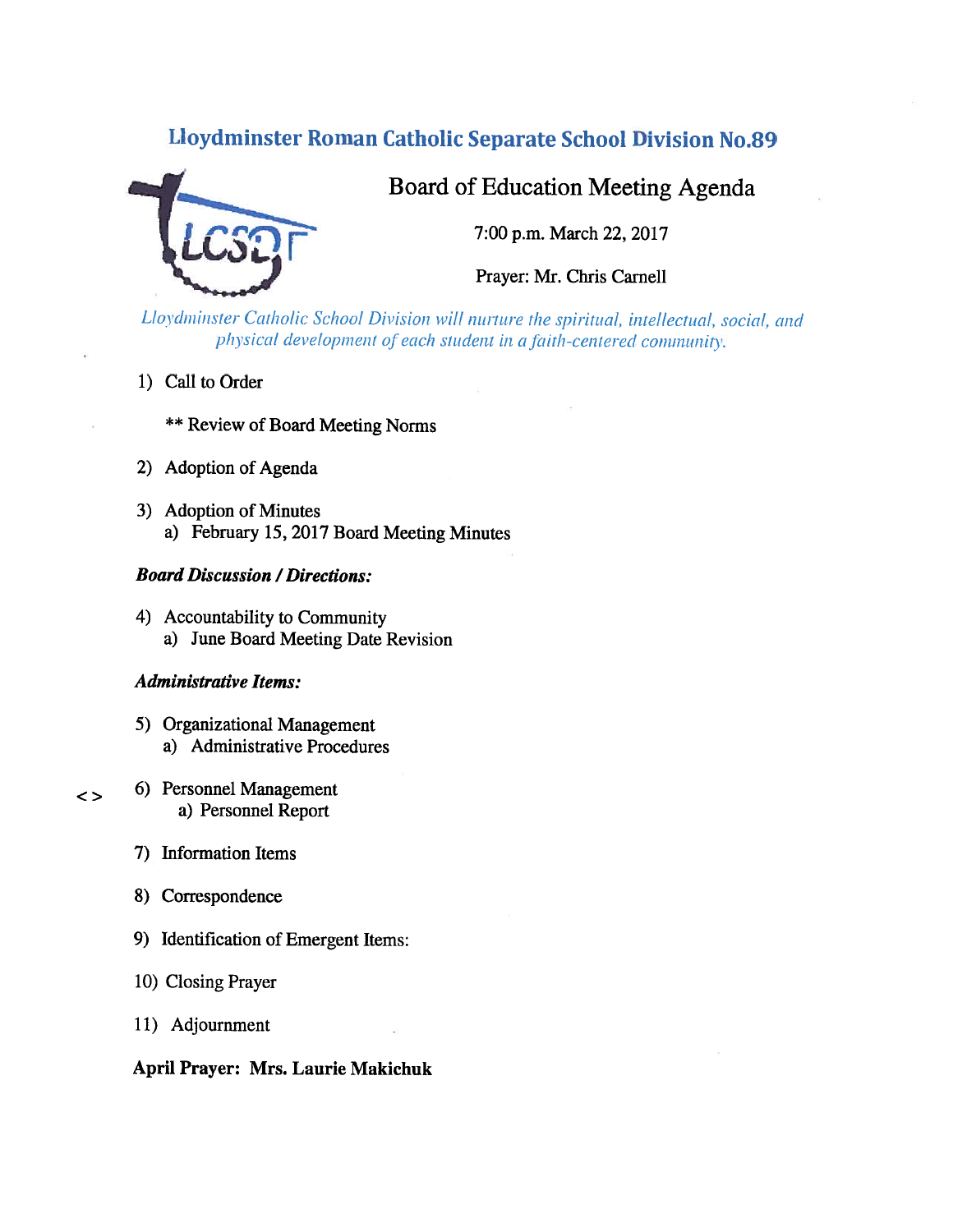## LLOYDMINSTER R.C.S.S.D. #89

### BOARD OF EDUCATION MINUTES

To

#### March 22, 2017

**TIME AND PLACE:** The meeting commenced at 7:03 p.m. in the Board Room.

**ATTENDANCE:** Mrs. Paula Scott (chair) Mrs. Michelle Rusteika Mr. Chris Carnell Mrs. Laurie Makichuk Mrs. Erin MacDuff Mrs. Jill Wytrykusz Mr. Calvin Fendelet

> Mr. Doug Robertson, Director of Education Designate Mrs. Melanie Stelmaschuk, Chief Financial Officer Mr. Kevin Kusch, Deputy Director of Learning Ms. Jessie Mann, Digital Communications Administrator

**ABSENT:** Mr. Aubrey Patterson, Director of Education Ms. Glenda Kary, Deputy Director of Education

Prayer led by Mr. Chris Carnell.

17/03/22-01 Mrs. Jill Wytrykusz moved that the Board of Education approve the Agenda agenda, as amended.

#### **CARRIED**

17/03/22-02 Mrs. Eñn MacDuff moved that the Board of Education approve February 15, 2017 the February 15, 2017 Board meeting minutes, as presented. **Minutes** 

#### **CARRIED**

17/03/22-03 Mrs. Michelle Rusteika moved that the Board of Education approve **June Board** changing the June  $7<sup>th</sup>$  Board Meeting to a Committee of the Whole Meeting Date meeting and rescheduling the Board Meeting to June 21, 2017 at Revision 11:45 a.m.

#### CARRIED

 $mg - g$